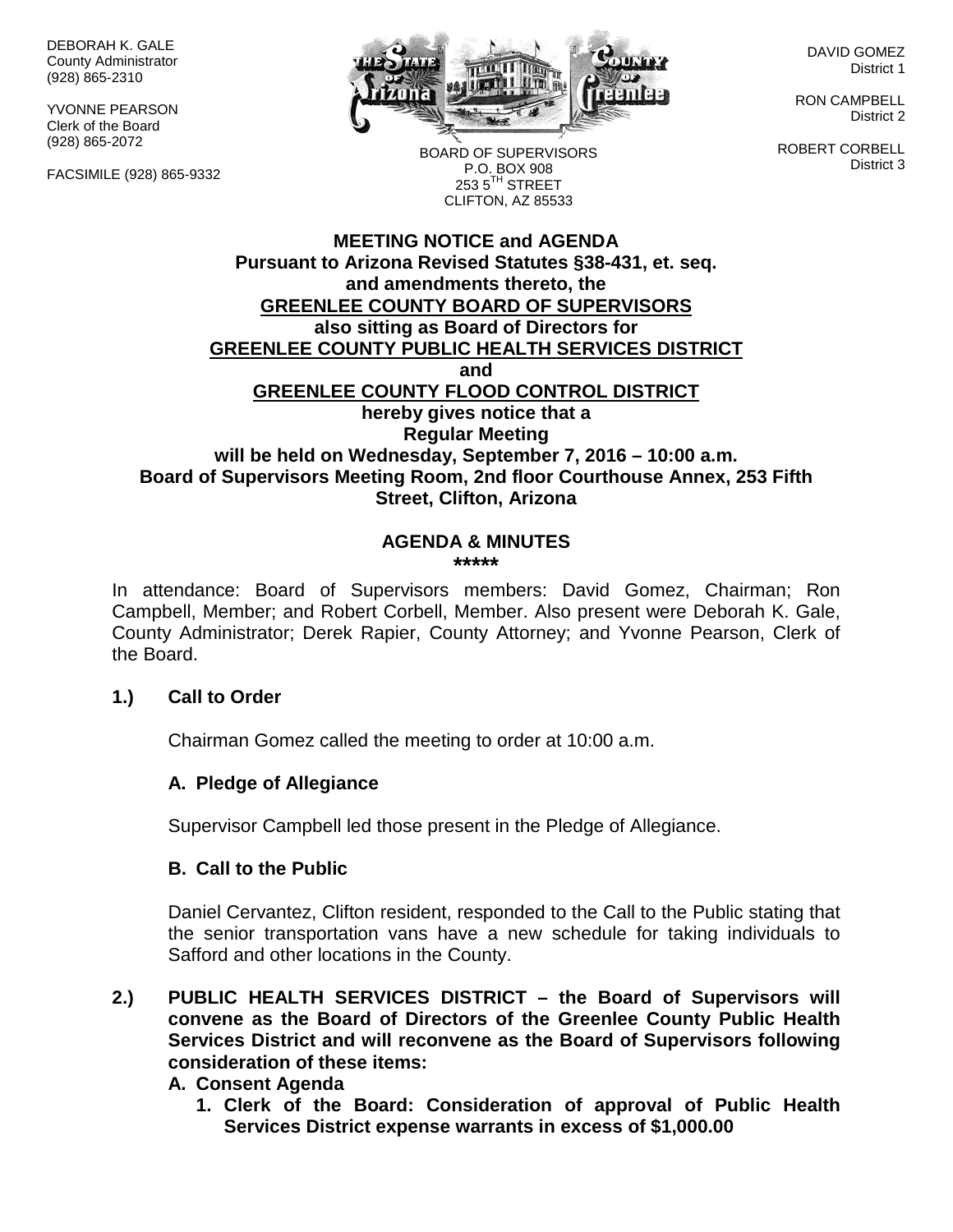Upon motion by Supervisor Campbell, seconded by Supervisor Corbell, and carried unanimously, the Board approved the Public Health Services District Consent Agenda as presented.

- **3.) FLOOD CONTROL DISTRICT – the Board of Supervisors will convene as the Board of Directors of the Greenlee County Flood Control District and will reconvene as the Board of Supervisors following consideration of these items:**
	- **A. Consent Agenda**
		- **1. County Engineer: Consideration of approval of the Ground Lease Agreement to lease airport land to the Greenlee County Flood Control District for non-aviation revenue producing purposes**
		- **2. Emergency Management Coordinator: Consideration of approval of the Guthrie Peak Repeater Replacement by JE Fuller and Canyon State Wireless in an amount not to exceed \$6,867.00 to be paid with budgeted Flood Control District Funds**
		- **3. Emergency Management Coordinator: Consideration of approval of the fiscal year 2016/17 ALERT System Maintenance Agreement in an amount not to exceed \$35,969.00 to be paid with budgeted Flood Control District Funds**

Upon motion by Supervisor Campbell, seconded by Supervisor Corbell, and carried unanimously, the Board approved the Flood Control District Consent Agenda as presented.

# **4.) Canvass – 2016 Primary Election**

Ms. Pearson presented the Canvass of the 2016 Primary Election and reviewed the following:

- 363 ballots were cast at polls
- 1,274 Early ballots were counted
- 24 Provisional ballots were counted
- Total ballots counted were 1,661
- Total registered voters were 4,540
- Total percentage of registered voters that voted is 36.59%
- Board of Supervisors, District 1 (uncontested race) o David Gomez received 399 votes
- Board of Supervisors, District 2 o No candidates
- Board of Supervisors, District 3
	- o No candidates
- County Attorney
	- o No candidates
- County Sheriff
	- o C. Larry Avila received 664 votes
	- o Tim Sumner received 295 votes (write-in candidate)
- County Treasurer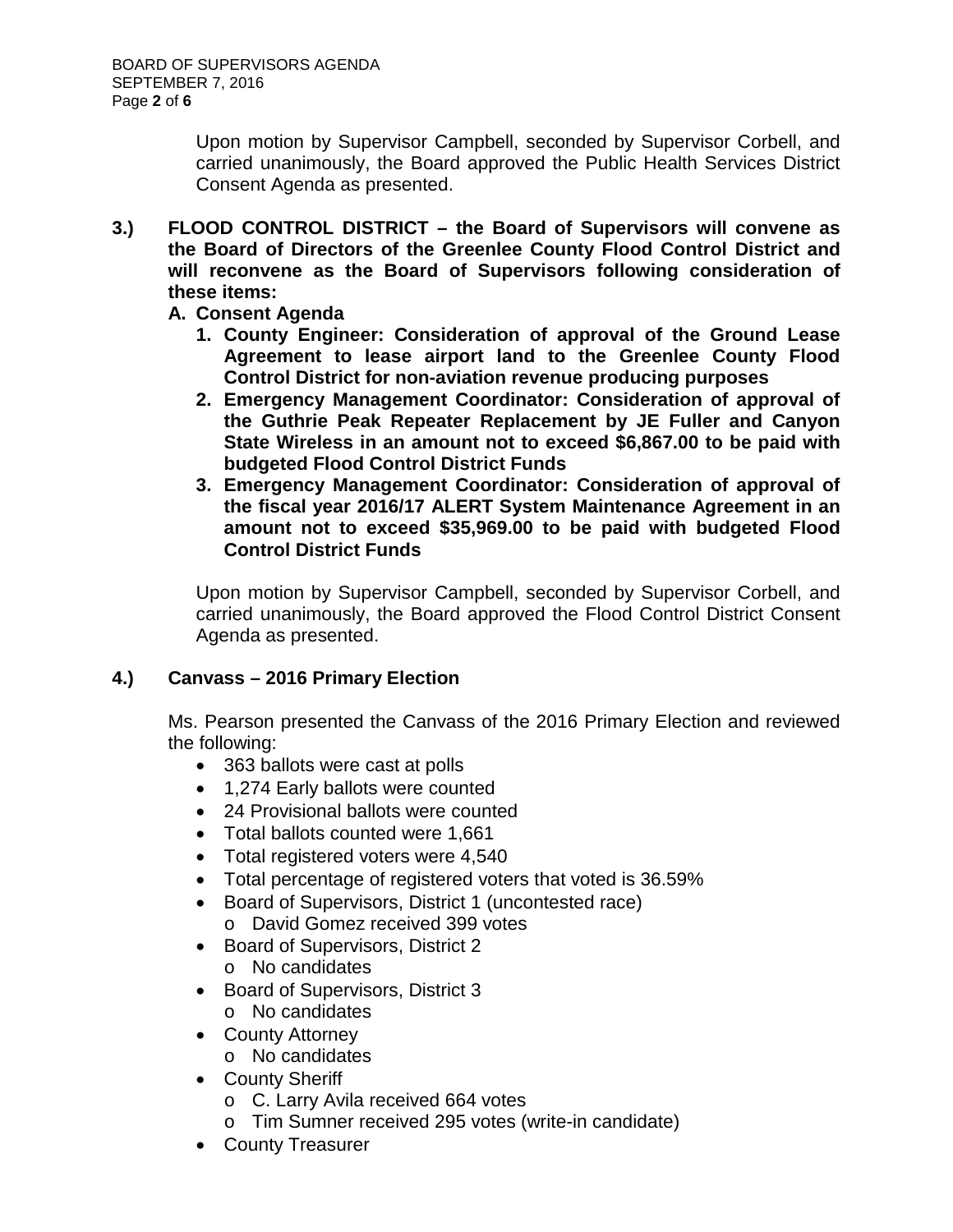- o No candidates
- County School Superintendent o Tom Powers received 841 votes
- County Recorder
	- o Berta Manuz received 894 votes
- County Assessor
	- o Linda Durr received 765 votes
- Town of Clifton Council Members (4 seats to elect)
	- o Barbara Ahmann received 305 votes
	- o Felix Callicotte received 307 votes
	- o Luis Montoya received 329 votes
	- o Ray West received 278 votes
- Town of Clifton Proposition 400
	- o Yes 373 votes
		- $\circ$  No 24 votes
- Town of Duncan Council Members (2 seats to elect)
	- o Christina Aden received 59 votes
	- o Douglas Barlow received 128 votes
	- o Deborah Mendelsohn received 93 votes
- Town of Duncan Proposition 401
	- $\circ$  Yes 128 votes
	- $\circ$  No 29 votes

Upon motion Supervisor Campbell, seconded by Supervisor Corbell, and carried unanimously, the Board approved the 2016 Primary Election Canvass as presented.

## **5.) Ákos Kovach, Economic Development Coordinator A. Economic Development Planning Update**

Mr. Kovach reported the following to the Board:

- The recent Chamber of Commerce Mixer was very well attended with wall to wall people in attendance at the Union Hall on Chase Creek. He stated that the mural was a popular attraction.
- The newest publication of the Greenlee County Clarion has spurred many comments about the positive environment that exists in Greenlee County.
- The Clifton Hill Climb Event took place this past weekend was very successful. He stated that the Public Works crew was complimented over and over again about the condition of Ward Canyon Road and that drivers are enthusiastic about coming back again next year. The event will be moved to Columbus Day in the future.
- He has submitted an application for the Freeport-McMoRan Community Investment Grant program on behalf of Greenlee County for a hike/bike trail to be constructed between Loma Linda and Verde Lee.
- There are eight individuals/entities looking at investing in Greenlee County.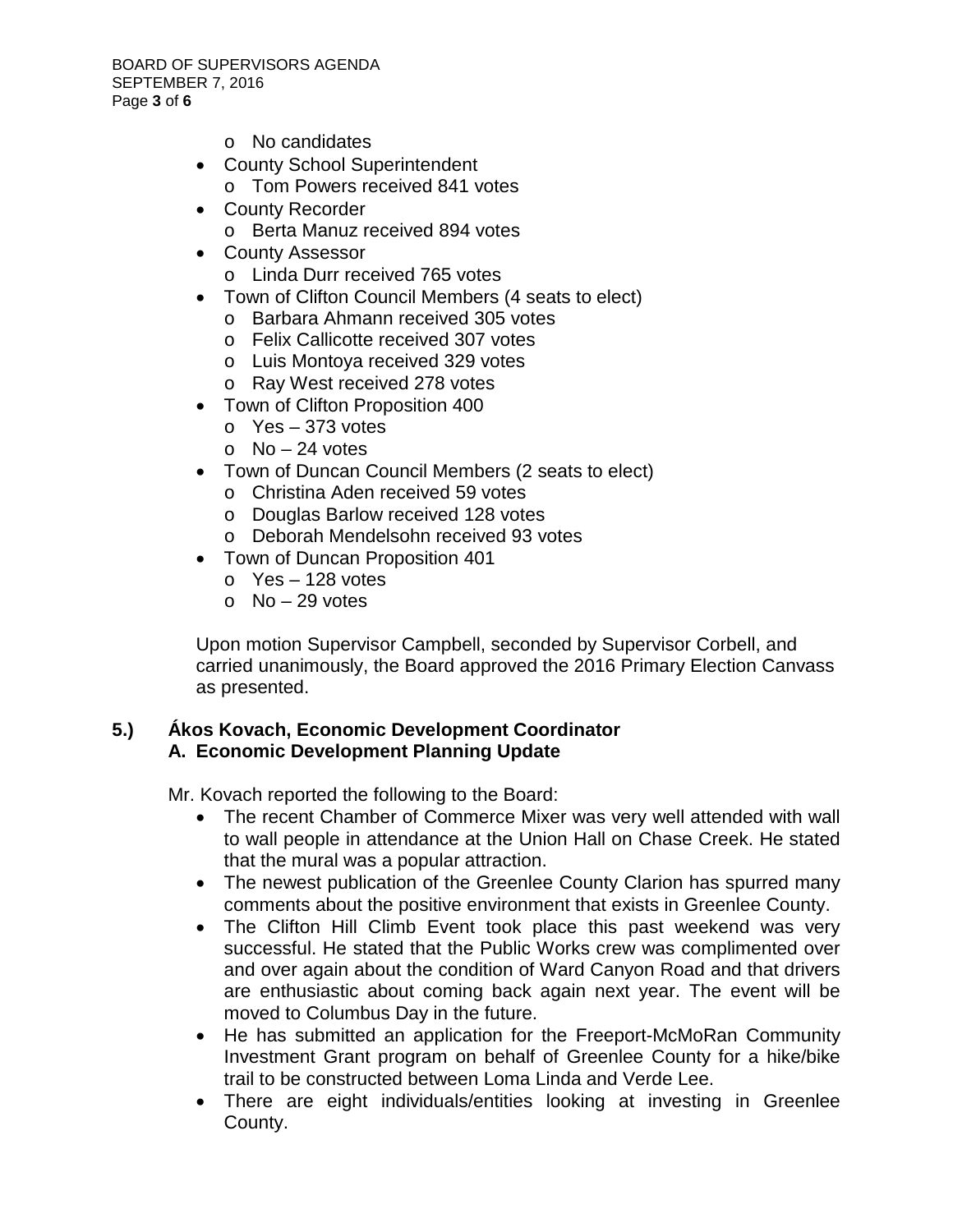## **6.) Philip Ronnerud, County Engineer/Planning Director**

## **A. Consideration of approval of the Airport Development Reimbursable Grant Agreement with the Arizona Department of Transportation for airport land acquisition**

Mr. Ronnerud explained that the grant funding will be used to assist in land purchase to make improvements to the runway at the Airport. He stated that the agreement has been approved by the County Attorney.

### **7.) Tony Hines, Public Works Manager – Facilities/Fleet**

**A. Consideration of approval to purchase budgeted equipment: (1) new 908M Loader in the amount of \$62,493.00 after trade in of 2008 Caterpillar 908 Loader; (1) new 930M Loader in the amount of \$134,141.00 after trade in of 2008 Caterpillar 924H Loader; (1) new 140M3 Grader in the amount of \$178,260.00 after trade in of 2008 Caterpillar 140M Grader; (1) used D5K2 Dozer in the amount of \$139,423.30 – all equipment to be financed**

Mr. Hines requested approval to purchase the listed equipment with budgeted road funds. He stated that these purchases stay in line with the established rotation/replacement policy. Upon motion by Supervisor Corbell, seconded by Supervisor Campbell, and carried unanimously, the Board approved the request as presented and stated that the equipment will be financed which will help keep under the expenditure limitation.

### **B. Consideration of approval to solicit bids for the purchase of (1) 4x4 1 ton crew cab pickup for the Public Works Department**

Mr. Hines stated that this pickup will replace an older 2003 crew cab. Upon motion by Supervisor Campbell, seconded by Supervisor Corbell, and carried unanimously, the Board approved the request as presented.

### **C. Consideration of approval of repairs to the 2005 938G Loader in the amount of \$27,890.74 by Empire Machinery to be paid with budgeted road funds**

Mr. Hines stated that this loader is used in Blue. Upon motion by Supervisor Campbell, seconded by Supervisor Corbell, and carried unanimously, the Board approved the request as presented.

## **8.) Kay Gale, County Administrator A. County and State budget and legislative issues**

Ms. Gale reported the following:

- The Health Department has been at the schools immunizing children
- Flu Shots are available to County employees and families today from 1 pm to 3 pm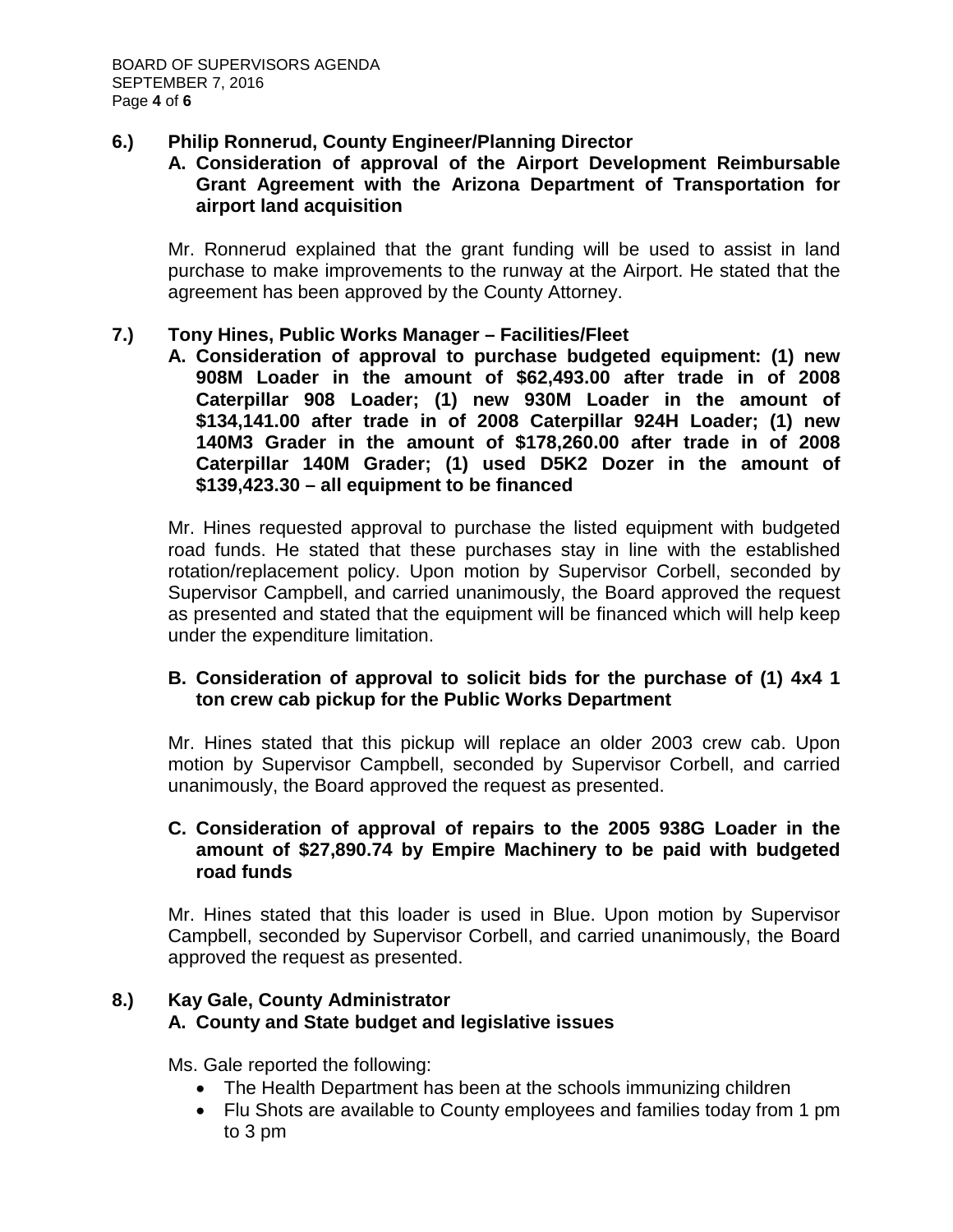- The County has received funding for the County Food Bank in the amount of \$28,000
- Communication equipment upgrades on Rose Peak are complete and the new weather station on Guthrie Peak is being installed.
- Arizona Association of Counties Annual County Outreach will be on October  $5<sup>th</sup>$  at 11:00 a.m.

## **B. Calendar of Events**

The Calendar of Events was reviewed.

### **9.) Consent Agenda**

- **A. Clerk of the Board: Consideration of approval of expense warrants in excess of \$1,000.00 – Vouchers – 1009; 1011; 1014; 1112; 1113**
- **B. Chief Finance Officer: Consideration of approval of General Fund loans in the amount of \$49,824.01 to be reimbursed upon receipt of funds: Fund 146 - \$981.18; Fund 159 - \$14.30; Fund 195 - \$3,249.82; Fund 219 - \$782.93; Fund 237 - \$44,795.78**
- **C. County Sheriff: Consideration of approval of Employee Transaction Forms – C. Barrett, Detention Officer; I. Hernandez, part time Jail Cook**
- **D. Superior Court Judge: Consideration of approval of the fiscal year 2016/17 AZTEC Field Trainer Grant Application**
- **E. County Engineer: Consideration of approval of the Ground Lease Agreement to lease airport land to the Greenlee County Flood Control District for non-aviation revenue producing purposes**

Upon motion by Supervisor Campbell, seconded by Supervisor Corbell, and carried unanimously, the Board approved the Consent Agenda as presented.

### **10.) Supervisor Reports**

### **Supervisor David Gomez A. South Eastern Arizona Governments Organization meeting**

Supervisor Gomez attended this meeting which was held in Greenlee County. He stated that the contract of the Executive Director was approved for a three year term. The TIP Amendment was reviewed and \$2,218 was awarded to Greenlee County for assistance in the Campbell Blue Bridge replacement.

### **B. Arizona Rural Advisory Board meeting**

Supervisor Gomez attended this meeting in Phoenix and stated that a debriefing of the forum that took place in Pinetop resulted in positive concerns and planning began for the next forum.

### **C. Clifton Hill Climb Event**